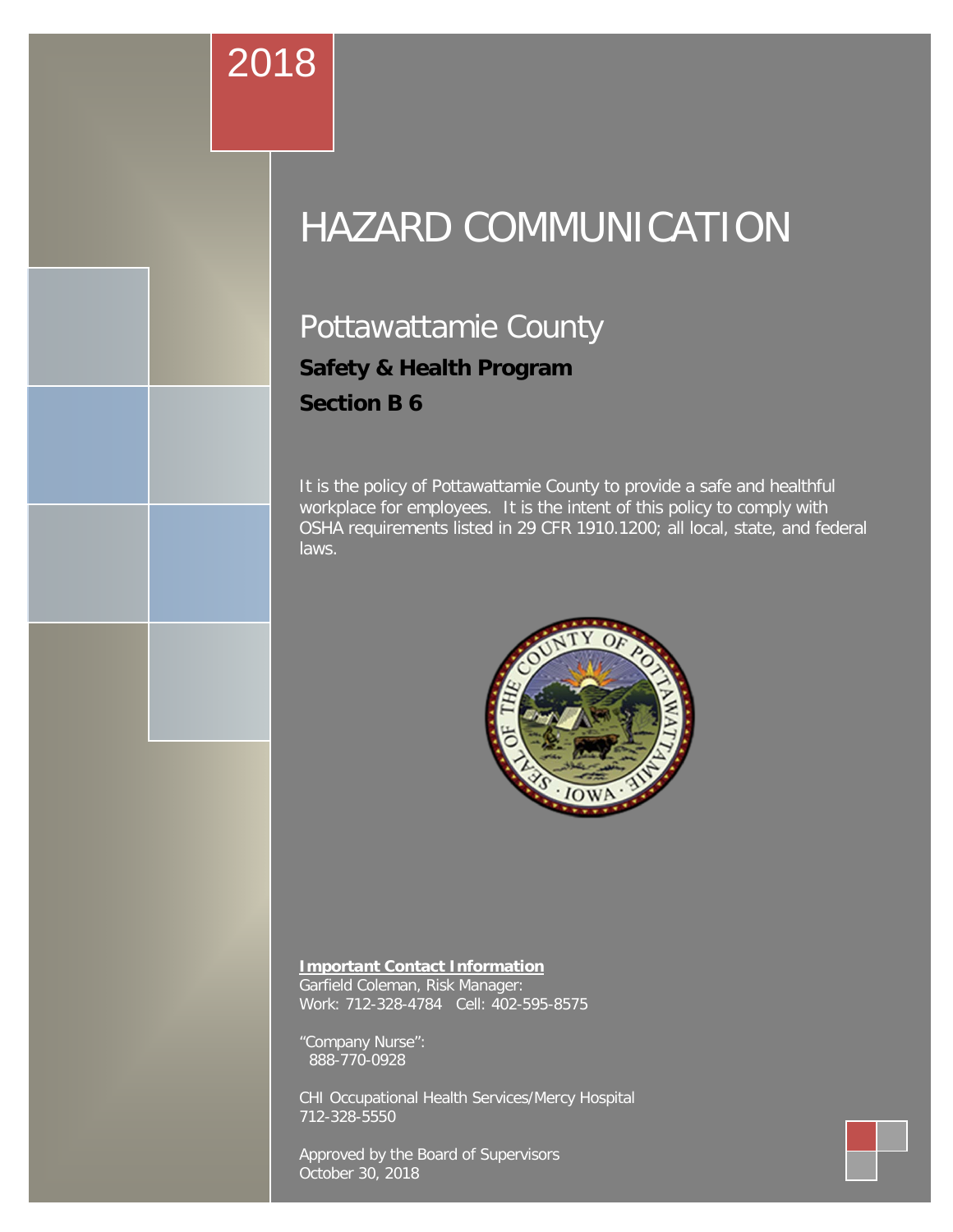# **HAZARDOUS COMMUNICATIONS PROGRAM**

# **TABLE OF CONTENTS**

| Ш.   |  |  |  |
|------|--|--|--|
| III. |  |  |  |
| IV.  |  |  |  |
| V.   |  |  |  |

#### MODEL FORMS

| Appendix A: Hazardous Chemicals Inventory |
|-------------------------------------------|
| Appendix B: Program Audit Form            |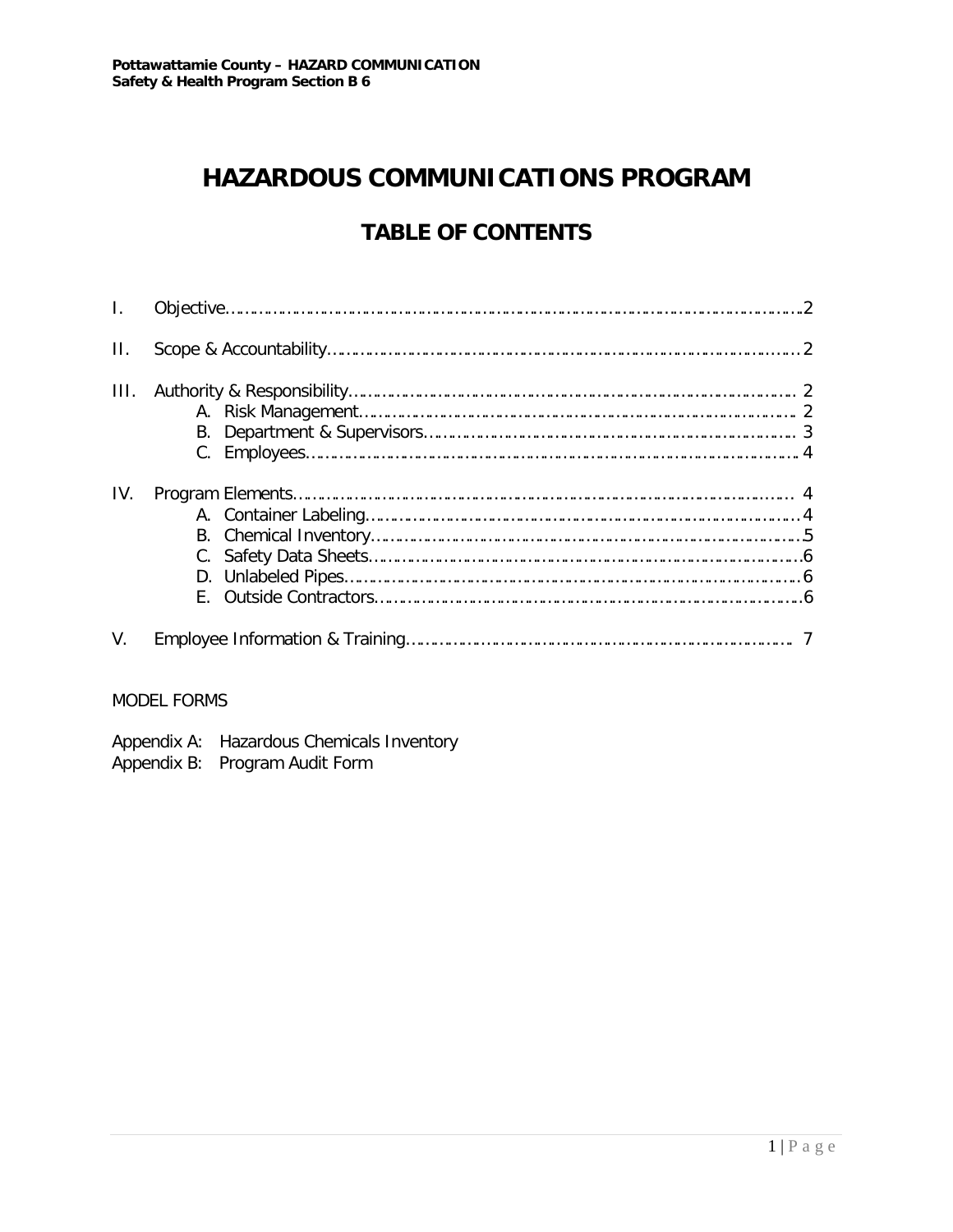## **I. Objective**

This program was created to ensure the safety and health of our employees while handling hazardous chemicals. All procedures and policies were prepared in accordance with OSHA regulation Section 1910.1200 and 1926.59 Hazardous Communications.

## **II. Scope and Applicability**

When working with hazardous chemicals, this procedure applies to all employees or any contractor and/or subcontractor hired to perform work for Pottawattamie County.

Copies of this program will be located at each site where chemicals are used. If a chemical is used off-site, a copy of this program and the applicable safety data sheets (SDS) will be placed in the truck or trailer that transports the chemical.

# **III. Authority & Responsibility**

#### **A. Risk Management is responsible for:**

Risk Management has the primary responsibility and authority for the implementation and enforcement of the Hazard Communication Program and is responsible for:

- 1. Reviewing and revising the Hazard Communication Program annually to ensure compliance.
- 2. Providing general information and training relating to hazard communication for affected employees.
- 3. Providing a source for Safety Data Sheets (SDS).
- 4. Identifying appropriate personal protective equipment (PPE).
- 5. Assisting supervisors in identifying hazardous substances present in the work area and evaluating potential hazards of operations.
- 6. Assisting departmental Program Administrators with chemical inventory and SDS sheets.
- 7. Recommending appropriate engineering controls, administrative controls and personal protective equipment.
- 8. Conduct audits of departmental chemical inventory and SDS manual.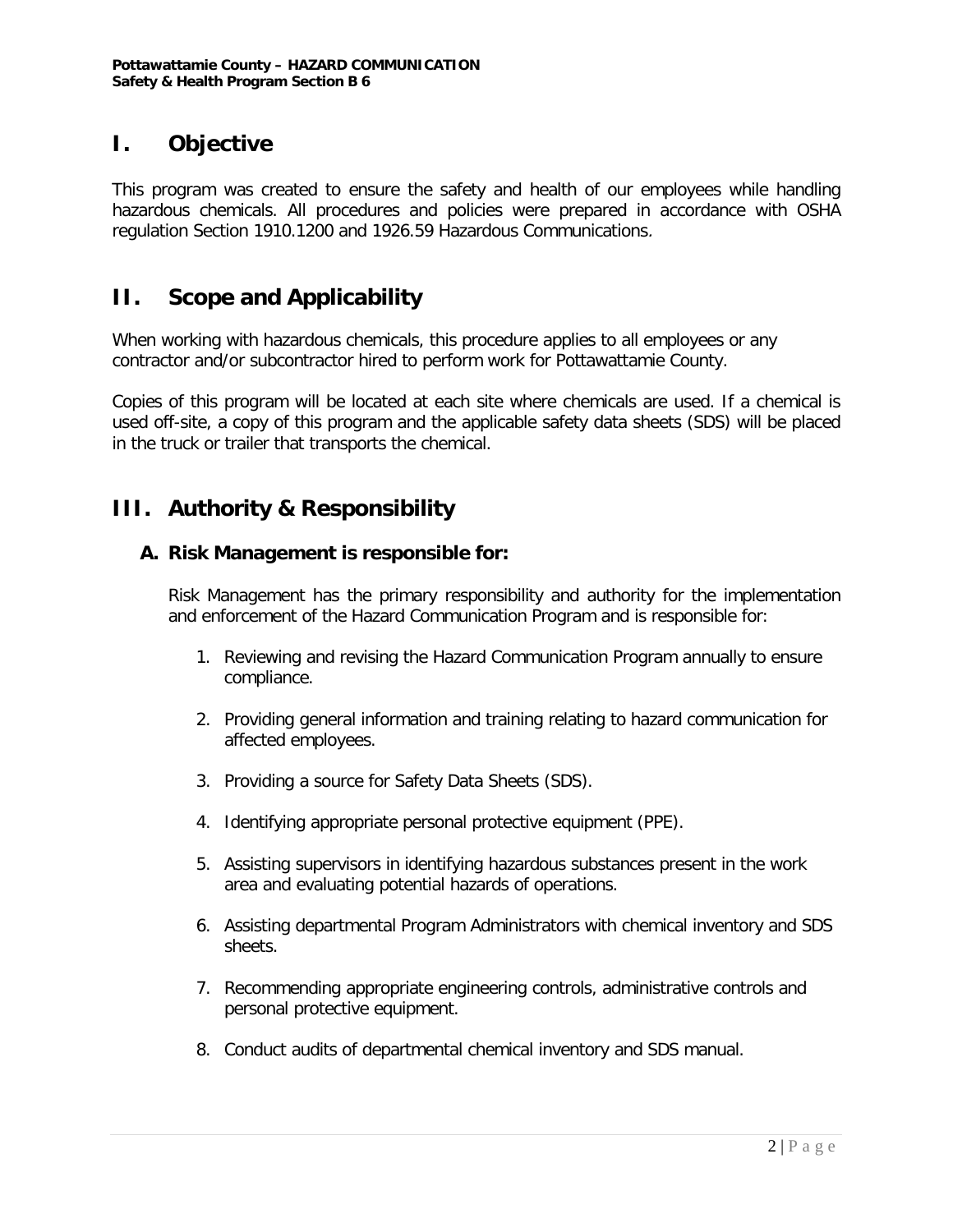#### **B. Department and Supervisors are responsible for:**

The Department and Supervisors are responsible for providing the necessary direction and support to ensure the effective implementation of the Hazard Communication Program for their work locations and are responsible for:

- 1. Identifying a "Program Administrator" for their department whose responsibility is to maintain and update chemical inventory and SDS and forward to affected work areas.
- 2. Notifying all employees of the purpose and intent of the Hazard Communication Program.
- 3. Identifying hazardous chemicals in their work area that may pose a potential health or physical risk to employees.
- 4. Ensuring that affected employees are trained in general hazard communication.
- 5. Providing department specific information and training relating to hazard communication for affected employees.
- 6. Maintaining a list of hazardous chemicals and updating the list on an annual basis.
- 7. Ensuring Safety Data Sheets (SDS) for all hazardous materials in their work area are readily available for employees.
- 8. Ensuring that all containers of hazardous materials are properly labeled with the chemical or trade name.
- 9. Ensuring that employees follow established safety procedures.
- 10. Adequately informing any non-county personnel sharing the same work area of the hazardous substances to which their employees may be exposed while performing their work.
- 11. Providing personal protective equipment.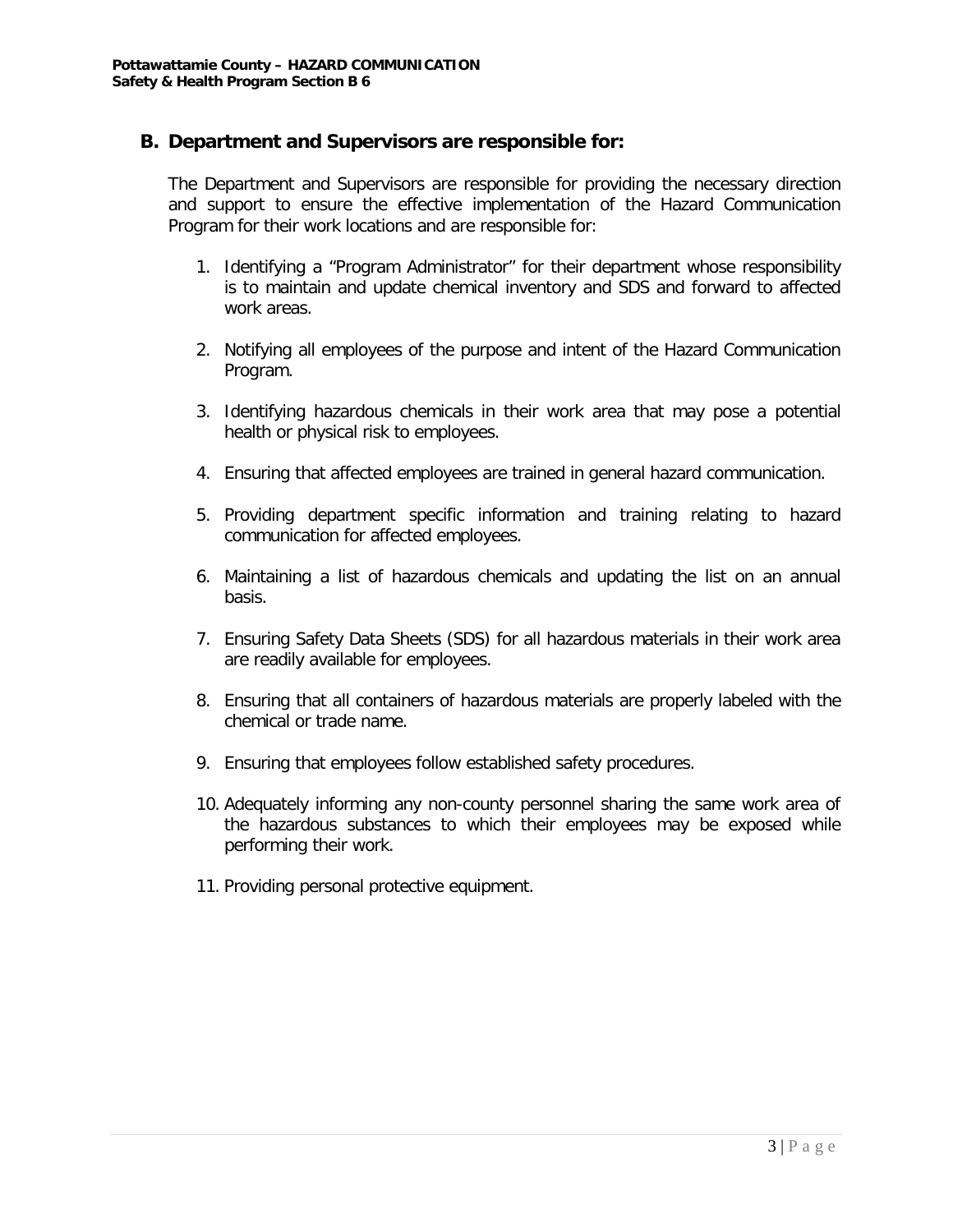#### **C. Employees are responsible for:**

Affected Employees are responsible for:

- 1. Complying with the Hazard Communication Program procedures.
- 2. Participating in the County's general Hazard Communication training session and department specific training sessions.
- 3. Understanding how to read chemical labels and safety data sheets.
- 4. Knowing the location and use the information provided on the SDS.
- 5. Understanding and taking necessary precautions when handling hazardous chemicals.
- 6. Ensuring proper labeling of hazardous chemicals.
- 7. Using personal protective equipment.

#### **IV. Program Elements**

#### A. **Container Labeling**

- 1. All containers of hazardous chemicals shall be labeled. All chemicals purchased for use by Pottawattamie County employees shall meet the following standards before use or transport to other facilities:
	- a. contents must be clearly labeled by manufacturer
	- b. container labels must have appropriate hazard warnings
	- c. container labels must list name, phone number and address of manufacturer
- 2. Employees shall not use chemicals if the container does not meet labeling standards. Chemicals in containers that do not meet these standards shall be properly disposed of or shall be secured against use until label standards are met.
- 3. If the chemical label on the original container becomes damaged, is not legible, or is inadvertently removed from a container, it shall be replaced immediately by the department supervisor or designee. The replacement label must include the same information that was initially provided by the manufacturer or distributor.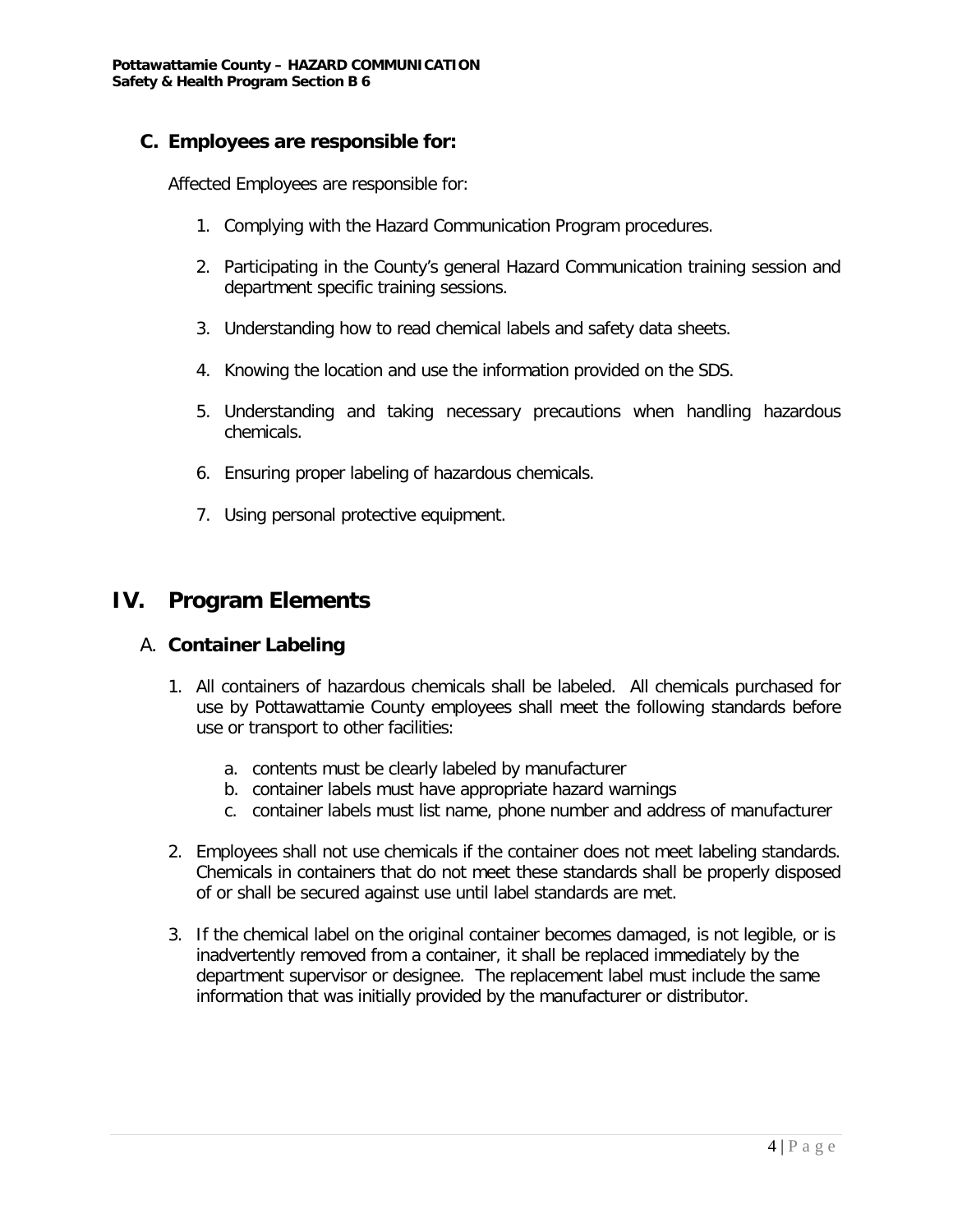#### 4. **Secondary Container Labels**

Chemicals which are transferred from the original container into a secondary container shall be identified by a label on the secondary container. Labels should include name of the chemical and appropriate hazard warnings. Containers missing original labels should also be re-labeled.

#### 5. **Portable Containers for Immediate Use**

Portable containers into which hazardous chemicals are transferred from labeled containers, and which are intended for immediate use of the employee who performed the transfer are not required to be labeled.

#### 6. **Stationary Process Container Labels**

For stationary process containers (55 gallon drums, 33 gallon drums, 5 gallon carboy) alternate identification methods may be used if the hazards of the chemical (as specified in 29 CFR 1910.1200 (f) (4)) are effectively conveyed to the employee.

#### 7. **Alternative methods of labeling are:**

- a. Signs, placards, batch tickets (tags). A numbering or lettering system may be an acceptable form of identification on the above types of labels. However, all employees must understand this method of identification and know where to find the SDSs in their work areas during each work shift.
- b. Containers that are used for carrying daily use and/or storing chemicals (i.e. safety cans, plastic bottles, etc.) will be labeled with the trade and/or chemical name. Hazard warnings do not have to be included if the primary container or SDS is located in the same area as the carrying, storing, or daily use containers, and if the primary container is identified with the appropriate hazard warnings (health, reactivity, flammability, PPE).

#### B. **Chemical Inventory**

- 1. Each department is responsible for compiling and maintaining a workplace chemical inventory list. All chemicals that are physical or health hazards must be included in the inventory for each department. Physical or health risks are noted on the container or on a safety data sheet (SDS) provided by the manufacturer or retailer. Each department shall keep the inventory as an appendix to the Hazard Communication program for that department.
- 2. The chemical inventory shall be updated every time a new chemical is introduced into or removed from the workplace. The chemical inventory list must contain the following information for each hazardous chemical or product normally present in the workplace or temporary workplace:
	- a. The identity of the chemical as specified on the container label or SDS sheet.
	- b. The location that the chemical is used and/or stored
	- c. The quantity of the chemical generally kept at the location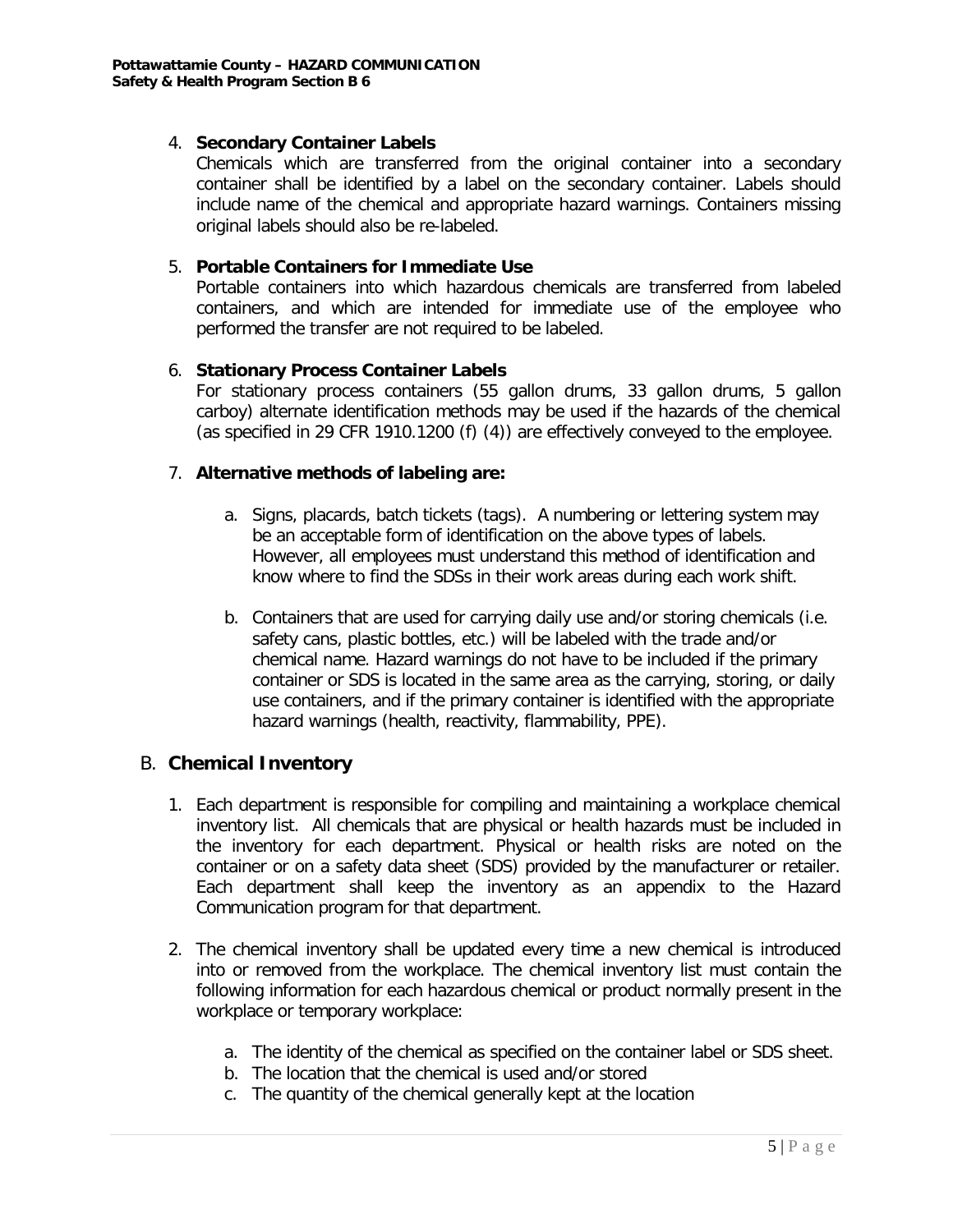3. Each department supervisor shall forward a copy of their chemical inventory to the department's Program Administrator to be maintained in a master list. See hazardous materials/chemical inventory lists form. Safety Data Sheets

#### C. **Safety Data Sheets**

- 1. A Safety Data Sheet (SDS) is written or printed materials that identity the safety and health risks of a chemical and the routes of exposure and precautions to use when handling the chemical. The vendor or manufacturer provides a SDS upon purchase and request. SDS are also available online and/or by contacting the Risk Manager.
- 2. Each chemical in the chemical inventory shall have a corresponding SDS. The sheets shall be organized in a manner that the SDS for a chemical appears in the same order as it appears on the inventory. The person designated to maintain the chemical inventory for the department shall also maintain the SDS.
- 3. When a chemical is removed from use and from the chemical inventory, the SDS must also be removed. Retired SDS must be retained and stored for 30 years from the date of removal from service. Date of removal must be noted on the upper right hand corner of the SDS.
- 4. Safety data sheets are readily available upon request by contacting the manufacturer, online resources or by contacting Risk Management.

#### D. **Unlabeled Pipes**

Employees may be required to work in areas where chemicals are contained in unlabeled pipes. When labeling is not feasible, employees shall be informed of the contents of the pipes (e.g. Chlorine) and the hazards associated with the chemicals. Employees should also be instructed on the proper measures to reduce or eliminate exposures.

#### E. **Outside Contractors**

The program administrator per site must inform all contractors of the elements of this program. Contractors must also make copies of their hazardous communications program and all SDS for chemicals brought on site available to the program administrator. Contractors who fail to follow the program requirements will be asked to leave the premises. Contractors with an insufficient program will not be allowed to begin work until their program meets or exceeds the requirements of this program.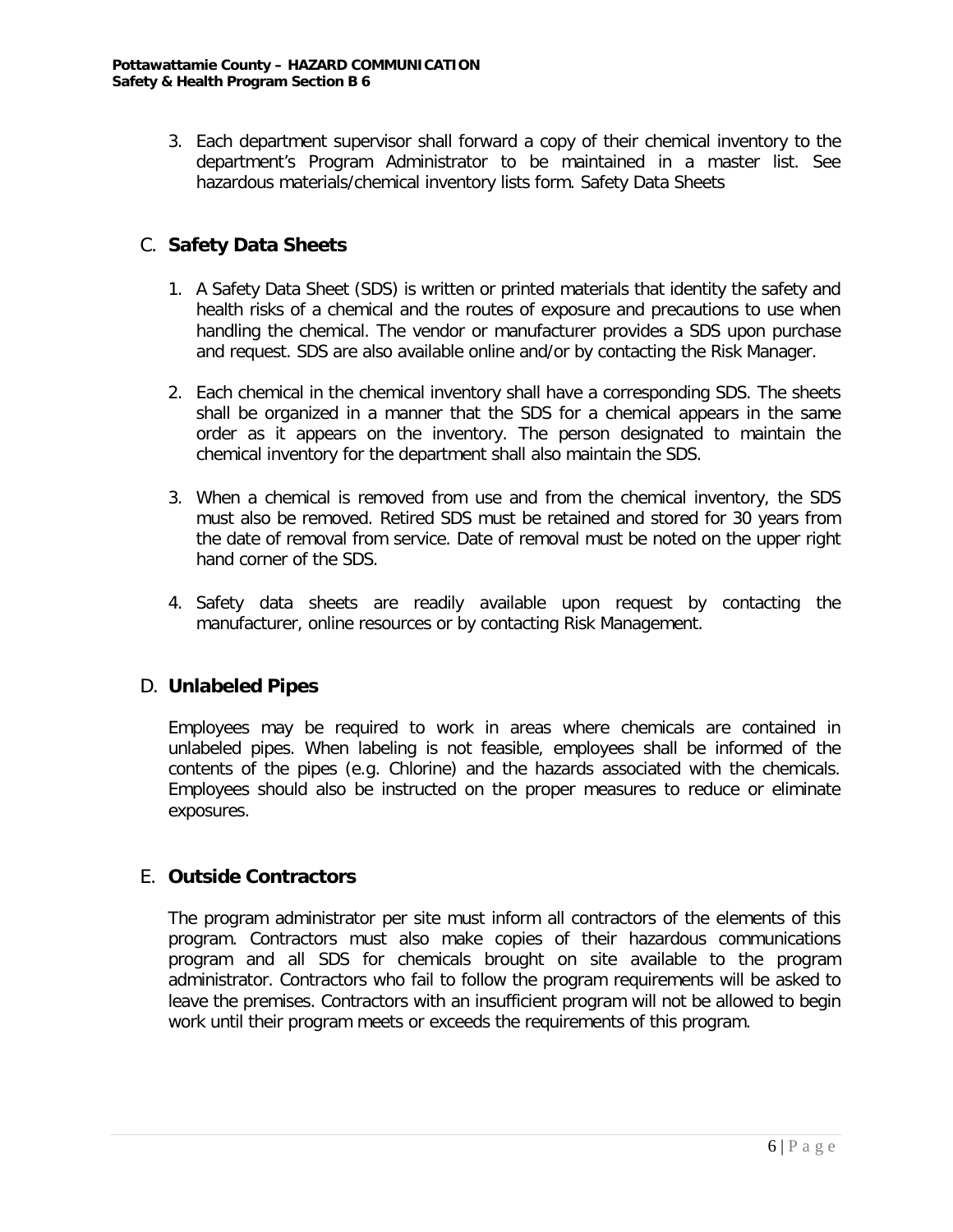# **V. Employee Information and Training**

Employees shall receive information and training on hazardous chemicals in their work area at the time of their initial assignment, and whenever a new chemical hazard to the employees have not previously been trained about is introduced into their work area. General training may take the form of individual instruction, group seminars, audiovisual presentations, handout material, or any combination of the above.

Information and training may be designed to cover categories of hazards (e.g., flammability, carcinogenicity) or specific chemicals. Chemical specific information shall always be available through labels and safety data sheets.

#### A. **General Overview-Training:**

Risk Management shall provide general hazard communication training. This general training program shall provide an introduction to the following:

- 1. The requirements of the Hazard Communication Standard;
- 2. The location and availability of the written Hazard Communication Program;
- 3. The details of the Hazard Communication Program including an explanation of the labeling system and the safety data sheet and how employees can obtain and use the appropriate hazard information;
- 4. Methods and observations that may be used to detect the presence or release of a hazardous chemical in the work area;
- 5. The physical, health, simple asphyxiation, combustible dust and pyrophoric gas hazards, as well as hazards not otherwise classified, of the chemicals in the work area;
- 6. The measures employees can take to protect themselves from these hazards, including work practice controls, emergency procedures and personal protective equipment.

#### B. **Department Training:**

Department specific training shall be conducted upon employment, and whenever a new hazard (e.g., new class of chemical hazards, a change in assignment or a new process which may be hazardous) is introduced into an employee's work area. Departmental Supervisors (or designee) shall be responsible for providing department specific training to covered employees. Records of departmental training shall be kept by the department and forwarded to Risk Management.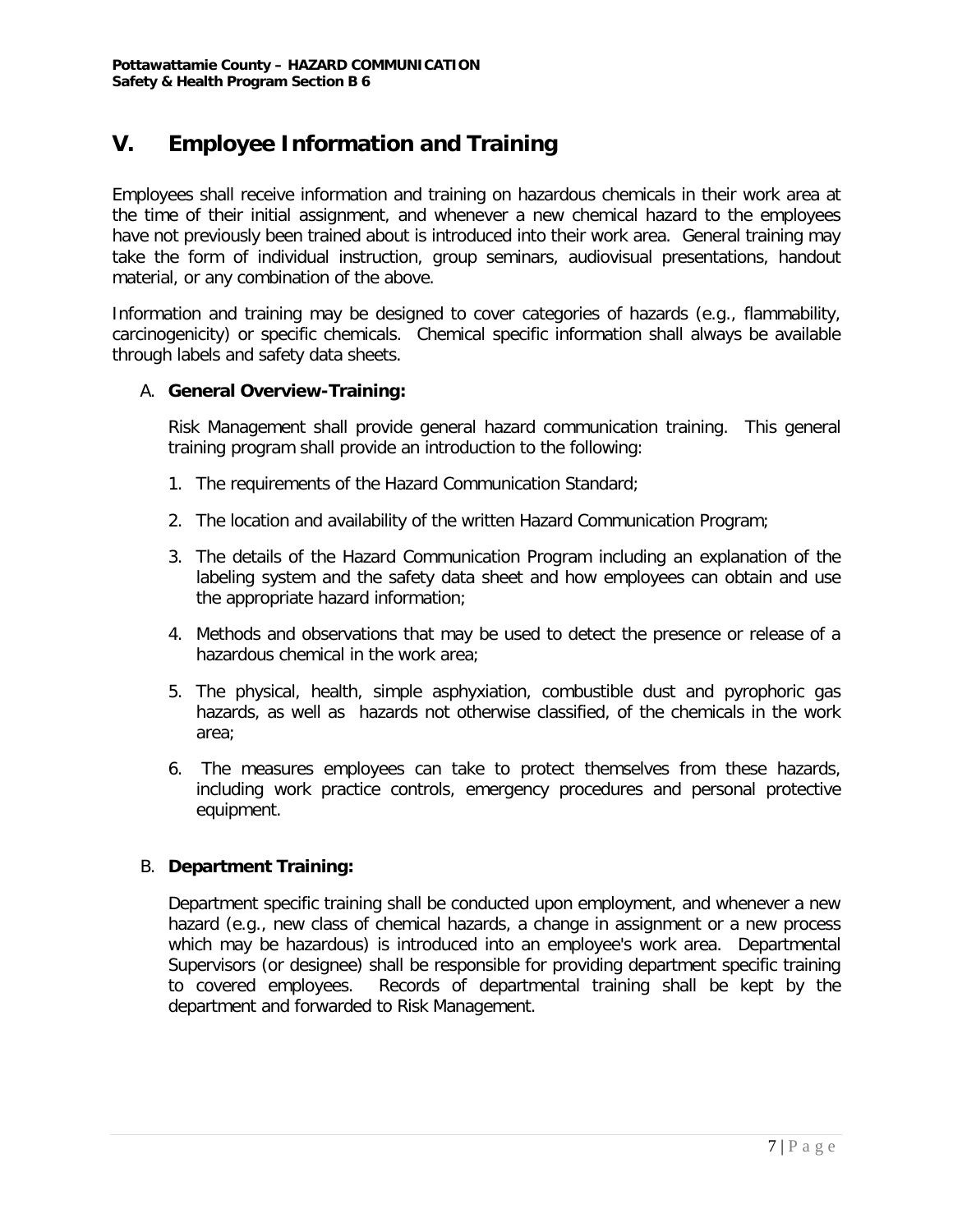Department specific hazard communication training shall include information on:

- 1. Any operations in their work area where hazardous chemicals are present;
- 2. Specific chemical hazards found in the work area;
- 3. Location of the Hazard Communication Program within the department;
- 4. Specific location and availability of the department's Safety Data Sheets (SDS);
- 5. A review of what a SDS is and how to read the SDS (i.e. what each section contains and where to look for specific information), where the SDSs are kept in each work area, and how to obtain copies of SDSs as required;
- 6. The labeling system to ensure that all containers of hazardous chemicals are labeled with the product identifier and words, pictures, symbols, or combination thereof, which provide at least general information regarding the hazards of the chemical;
- 7. Available personal protective equipment and appropriate emergency procedures for chemicals found within the work area as outlined by the Safety Data Sheets;
- 8. Location and availability of appropriate chemical labels.